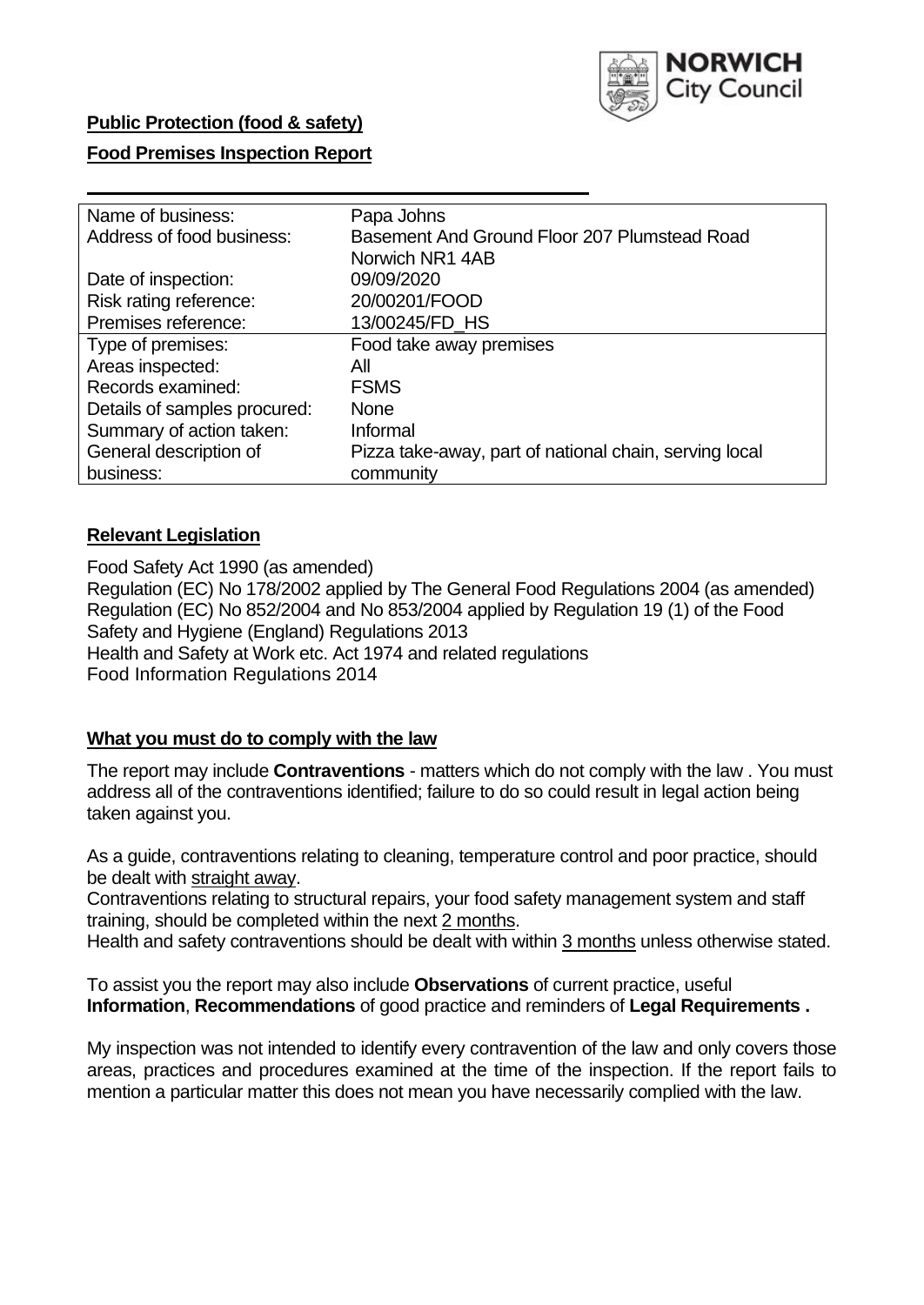# **FOOD SAFETY**

## **How we calculate your Food Hygiene Rating:**

 The food safety section has been divided into the three areas which you are scored against for the hygiene rating: 1. food hygiene and safety procedures, 2. structural requirements and 3. confidence in management/control procedures. Each section begins with a summary of what was observed and the score you have been given. Details of how these scores combine to produce your overall food hygiene rating are shown in the table.

| <b>Compliance Area</b>                     |          |    |           | <b>You Score</b> |                |    |           |    |                |  |  |
|--------------------------------------------|----------|----|-----------|------------------|----------------|----|-----------|----|----------------|--|--|
| <b>Food Hygiene and Safety</b>             |          |    |           | $\overline{0}$   | 5              | 10 | 15        | 20 | 25             |  |  |
| <b>Structure and Cleaning</b>              |          |    |           | $\Omega$         | 5.             | 10 | 15        | 20 | 25             |  |  |
| Confidence in management & control systems |          |    |           | $\Omega$         | 5              | 10 | 15        | 20 | 30             |  |  |
|                                            |          |    |           |                  |                |    |           |    |                |  |  |
| <b>Your Total score</b>                    | $0 - 15$ | 20 | $25 - 30$ |                  | $35 - 40$      |    | $45 - 50$ |    | > 50           |  |  |
| <b>Your Worst score</b>                    | 5        | 10 | 10        |                  | 15             |    | 20        |    |                |  |  |
|                                            |          |    |           |                  |                |    |           |    |                |  |  |
| <b>Your Rating is</b>                      | 5        |    |           | 3                | $\overline{2}$ |    |           |    | $\overline{0}$ |  |  |

Your Food Hygiene Rating is 4 - a good standard



# **1. Food Hygiene and Safety**

 with legal requirements. You have safe food handling practices and procedures and all the Food hygiene standards are high. You demonstrated a very good standard of compliance necessary control measures to prevent cross-contamination are in place. Some minor contraventions require your attention. **(Score 5)** 

## Contamination risks

**Observation** I was pleased to see you were able to demonstrate effective controls to prevent cross-contamination.

### Hand-washing

**Contravention** The following indicated that hand-washing was not suitably managed:

• the wash hand basin was slightly obstructed by a large pizza make up unit in the main food preparation area.

### Personal Hygiene

**Observation** I was pleased to see that standards of personal hygiene were high.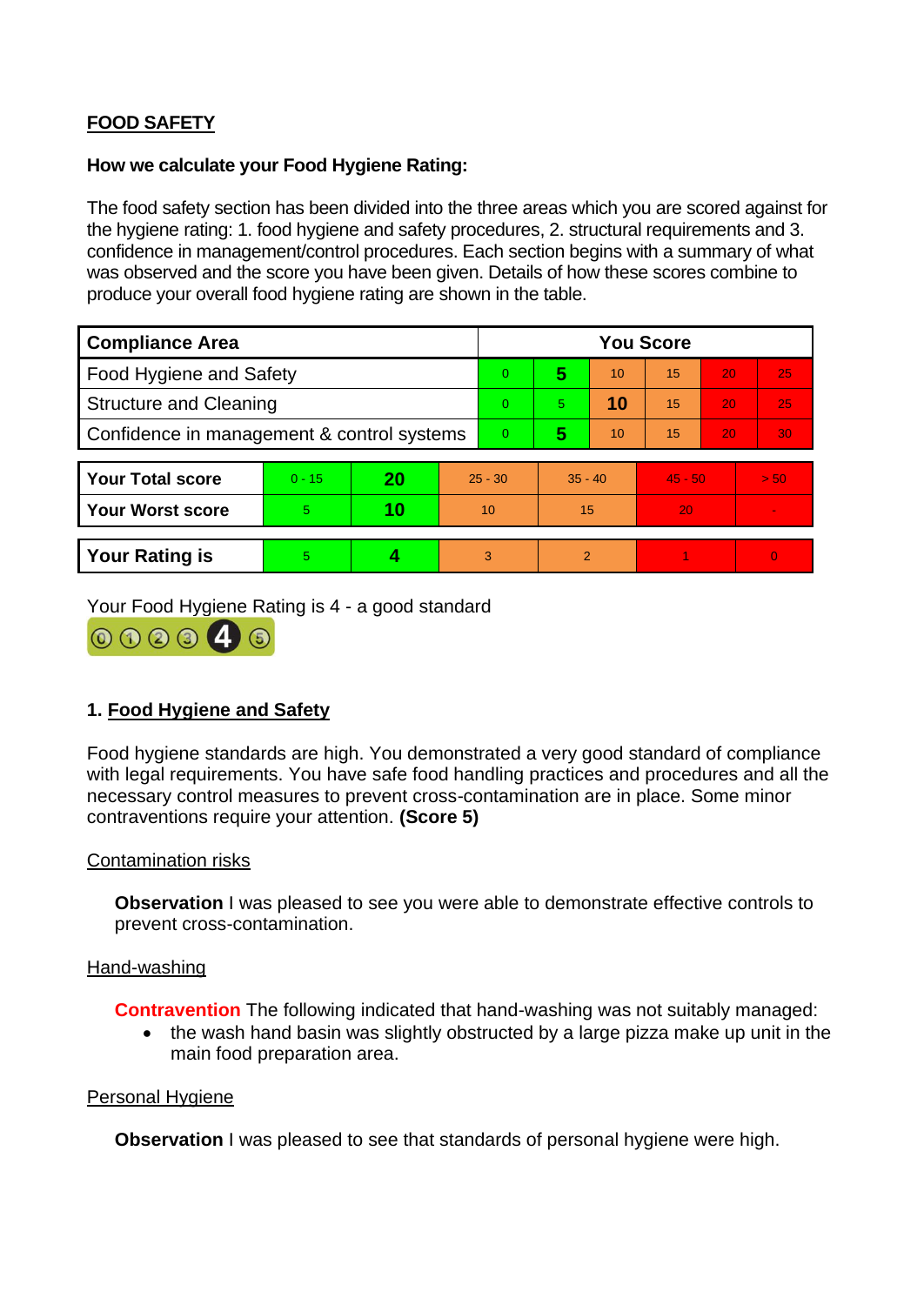# **2. Structure and Cleaning**

The structure facilities and standard of cleaning and maintenance are of a generally satisfactory standard but there are some repairs and/or improvements which are required in order for you to comply with the law. Pest control and waste disposal provisions are adequate. The contraventions require your attention; although not critical to food safety they may become so if not addressed. **(Score 10)** 

## Cleaning of Structure

 **Contravention** The following items could not be effectively cleaned and must be covered or made non-absorbent:

• unsealed wooden structures covering a damaged window in rear food storage area.

## Cleaning Chemicals / Materials / Equipment and Methods

**Observation** I was pleased to see that the premises was kept clean and that your cleaning materials, methods and equipment were able to minimise the spread of harmful bacteria between surfaces.

## **Maintenance**

**Contravention** The following had not been suitably maintained and must be repaired or replaced:

- flaking paint to wood windows in rear food storage area
- broken/damaged window

## Facilities and Structural provision

 **Observation** I was pleased to see the premises had been generally well maintained and that adequate facilities had been provided.

## Pest Control

**Contravention** Pest proofing is inadequate particularly in the following areas:

• no fly screens was fitted to an open window in rear food storage area

# **3. Confidence in Management**

A food safety management system is in place and you demonstrate a very good standard of compliance with the law. You have a good track record. There are some minor contraventions which require your attention.Your records are appropriate and generally maintained. Your staff are suitably supervised and trained. You have a good track record. There are some minor contraventions which require your attention. **(Score 5)** 

## Type of Food Safety Management System Required